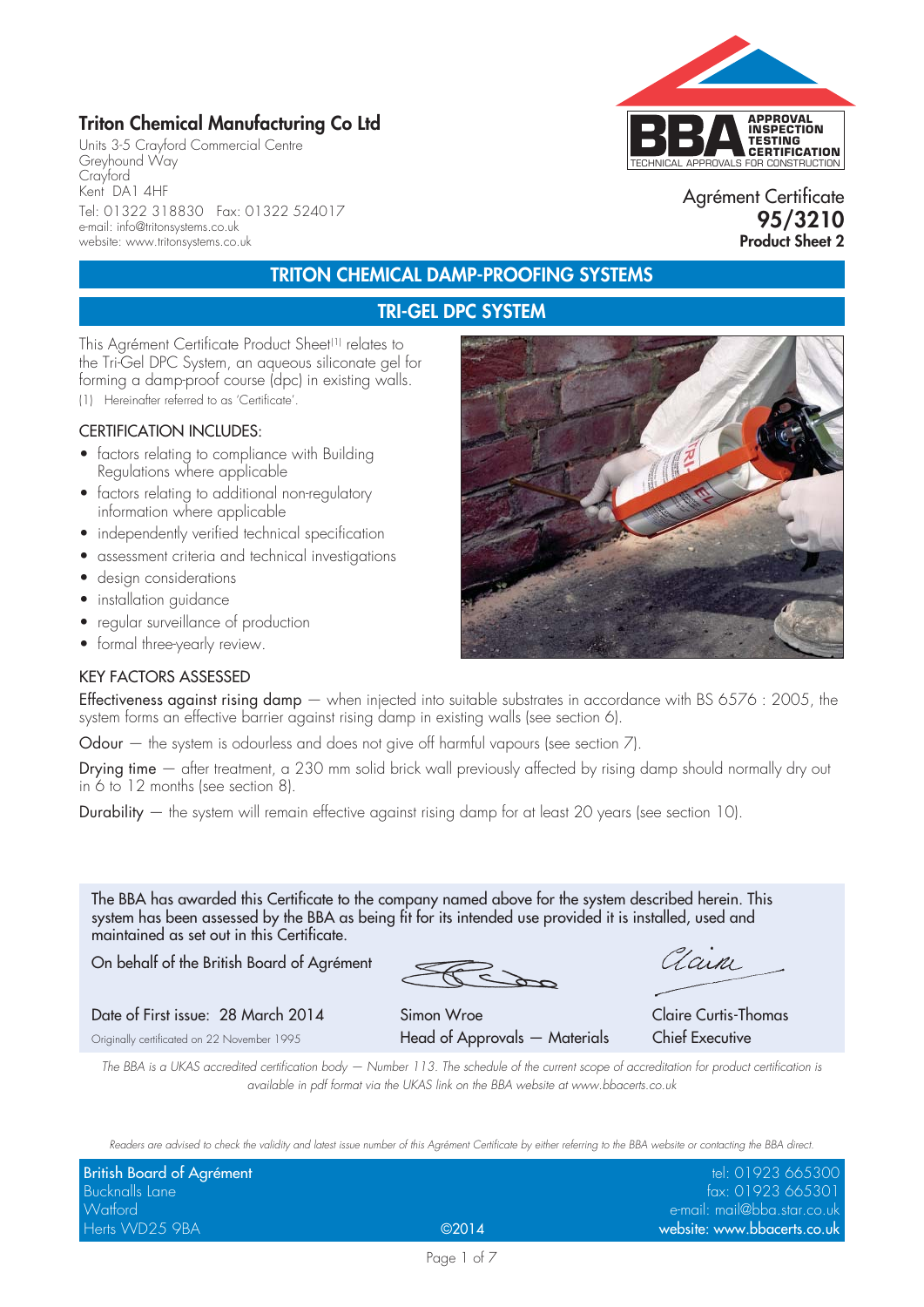# **Regulations**

#### **The Building Regulations 2010 (England and Wales) (as amended)**

In the opinion of the BBA, the use of the Tri-Gel DPC System in an existing building is not subject to these Regulations, but action to satisfy Requirement C2(a) and Regulation 7 may be necessary for a 'Material change of use' as defined in Regulation 5(a) (the presence of a UK map indicates that the subject is related to the Building Regulations in the region or regions of the UK depicted):

| Requirement: $C2(a)$ | Resistance to moisture                                                                                                              |
|----------------------|-------------------------------------------------------------------------------------------------------------------------------------|
| Comment:             | The system satisfies the BBA rising damp test and adequately resists the passage of moisture. See section 6<br>of this Certificate. |
| Regulation:          | Materials and workmanship                                                                                                           |
| Comment:             | The system is acceptable. See section 10 and the Installation part of this Certificate.                                             |

#### **The Building (Scotland) Regulations 2004 (as amended)**

In the opinion of the BBA, the use of the Tri-Gel DPC System in an existing building is not subject to these Regulations, but action to satisfy the Regulations and related Mandatory Standards below may be necessary for a 'Conversion' as defined in Regulation 4 (the presence of a UK map indicates that the subject is related to the Building Regulations in the region or regions of the UK depicted):

| Regulation: | 8(1)   | Fitness and durability of materials and workmanship                                                                                                                                                                                                                               |
|-------------|--------|-----------------------------------------------------------------------------------------------------------------------------------------------------------------------------------------------------------------------------------------------------------------------------------|
| Comment:    |        | The system can contribute to a construction satisfying this Regulation. See section 10 and the Installation<br>part of this Certificate.                                                                                                                                          |
| Regulation: | 9      | Building standards applicable to construction                                                                                                                                                                                                                                     |
| Standard:   | 3.3    | Flooding and ground water                                                                                                                                                                                                                                                         |
| Standard:   | 3.4    | Moisture from the ground                                                                                                                                                                                                                                                          |
| Comment:    |        | The system satisfies the BBA rising damp test and adequately resists the passage of moisture and can<br>contribute to satisfying these Standards, with reference to clauses 3.3.1(1)(2), 3.4.1(1)(2) and 3.4.5(1)(2). See<br>section 6 of this Certificate.                       |
| Standard:   | 7.1(a) | Statement of sustainability                                                                                                                                                                                                                                                       |
| Comment:    |        | The system can contribute to meeting the relevant requirements of Regulation 9, Standards 1 to 6 and<br>therefore will contribute to a construction meeting a bronze level of sustainability as defined in this<br>Standard.                                                      |
| Regulation: | 12     | Building standards applicable to conversions                                                                                                                                                                                                                                      |
| Comment:    |        | All comments given for this system under Regulation 9, Standards 1 to 6 also apply to this Regulation, with<br>reference to clause 0.12.1 <sup>(1)(2)</sup> and Schedule 6 <sup>(1)(2)</sup> .<br>(1) Technical Handbook (Domestic).<br>Technical Handbook (Non-Domestic).<br>(2) |

#### **The Building Regulations (Northern Ireland) 2012**

 $\lambda$ h the opinion of the BBA, the use of the Tri-Gel DPC System in an existing building is not controlled by these  $^{\circ}$ Regulations, but action to satisfy Regulations 23(a)(i)(ii)(iii)(iv) and 28(a) may be necessary for a 'Material change of use' under Regulation 8 (the presence of a UK map indicates that the subject is related to the Building Regulations in the region or regions of the UK depicted):

Regulation: 23(a)(i)(ii)(iii)(iv) Fitness of materials and workmanship

|             | , ,,,,,,,,,,, |                                                                                                                                     |
|-------------|---------------|-------------------------------------------------------------------------------------------------------------------------------------|
| Comment:    |               | The system is acceptable. See sections 7 and 10 and the Installation part of this Certificate.                                      |
| Regulation: | 28(a)         | Resistance to moisture and weather                                                                                                  |
| Comment:    |               | The system satisfies the BBA rising damp test and adequately resists the passage of moisture. See section 6<br>of this Certificate. |
|             |               |                                                                                                                                     |

#### **Construction (Design and Management) Regulations 2007**

#### **Construction (Design and Management) Regulations (Northern Ireland) 2007**

Information in this Certificate may assist the client, CDM co-ordinator, designer and contractors to address their obligations under these Regulations.

See section: 3 *Delivery and site handling* of this Certificate.

# Additional Information

### **NHBC Standards 2014**

NHBC accepts the use of the Tri-Gel DPC System, provided it is installed, used and maintained in accordance with this Certificate, in relation to *NHBC Standards*, Chapter 5.1 *Substructure and ground floors*.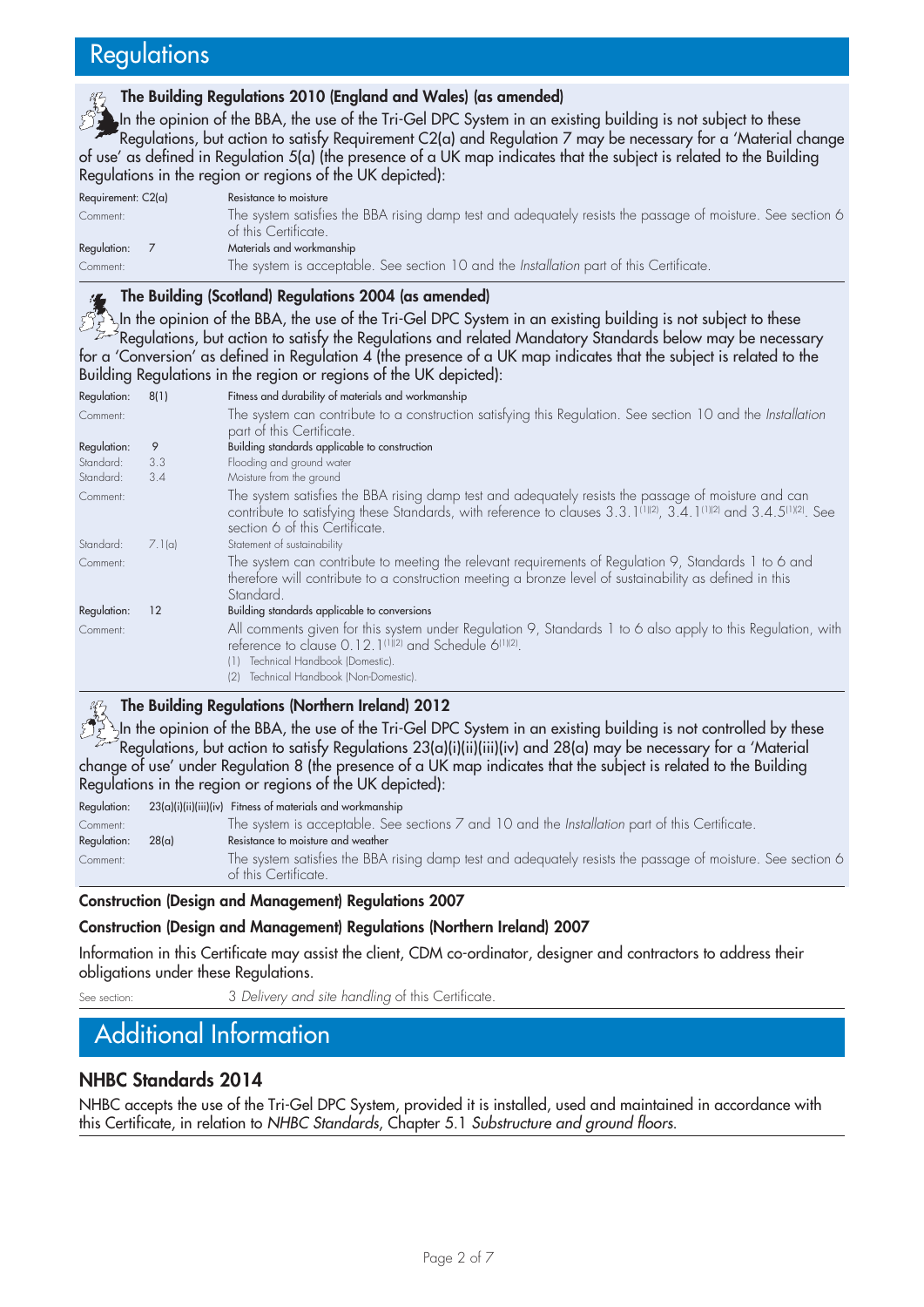### **1 Description**

1.1 Tri-Gel DPC is an aqueous gel of potassium methyl siliconate, used to form a barrier against rising damp in a wall where there is no dpc, or where the existing dpc has failed.

1.2 Tri-Gel DPC is available in cartridges for use with an applicator gun, or tubs for use with a compression pump.

1.3 The installation process comprises the delivery of a set amount of Tri-Gel DPC into a series of holes drilled into the mortar course, and the subsequent replastering of the walls.

1.4 Quality control is exercised over raw materials during manufacture and on the final product.

### **2 Manufacture**

2.1 The product is manufactured in a controlled batch blending process.

- 2.2 As part of the assessment and ongoing surveillance of product quality, the BBA has:
- agreed with the manufacturer the quality control procedures and product testing to be undertaken
- assessed and agreed the quality control operated over batches of incoming materials
- monitored the production process and verified that it is in accordance with the documented process
- evaluated the process for management of nonconformities
- checked that equipment has been properly tested and calibrated
- undertaken to carry out the above measures on a regular basis through a surveillance process, to verify that the specifications and quality control operated by the manufacturer are being maintained.

2.3 The management system of the Triton Chemical Manufacturing Co Ltd has been assessed and registered as meeting the requirements of BS EN ISO 9001 : 2008 by BSI (Certificate FM25396).

### **3 Delivery and site handling**

3.1 The product is supplied in 1 litre cartridges or in 5 litre sealed plastic containers which bear the BBA logo incorporating the number of this Certificate.

3.2 Tri-Gel DPC is strongly alkaline and is classified as 'corrosive' under *The Chemicals (Hazard Information and Packaging for Supply) Regulations 2009* (CHIP4)*/Classification, Labelling and Packaging of Substances and Mixtures (CLP Regulation) 2009* and carries the appropriate health warning. Precautions are necessary during handling, dilution and injection to avoid contact from spillage or leakage. The normal precautions (the use of goggles or visor, gloves and protective clothing, and the prompt removal of contaminated clothing) should be rigidly adhered to during the handling of the concentrate. Should the fluid come into contact with the skin it must be washed off promptly. If it comes into contact with the eyes they should be flushed with cold water for 10 minutes, and medical attention sought.

3.3 To protect third parties from contact with the alkaline fluid, the working area is coned off from the public highway during treatment (for example, when terraced houses abutting the pavement are treated).

# Assessment and Technical Investigations

The following is a summary of the assessment and technical investigations carried out on the Tri-Gel DPC System.

# Design Considerations

#### **4 Use**

4.1 The Tri-Gel DPC System is satisfactory for use to form a damp-proof course in accordance with BS 6576 : 2005 in existing:

- solid walls of brickwork, blockwork or natural stone (including flint), up to 600 mm thick
- conventional cavity walls
- walls of rubble-filled construction of any thickness.

4.2 The installation process involves the saturation of a selected course of brickwork (or an equivalent area of blockwork, stone or the mortar bed), with this gel and the subsequent replastering.

4.3 Replastering is necessary to retain salts in the body of the wall to prevent damage to subsequent redecoration. This must be carried out in accordance with the Trimix Replastering Specification (see Product Sheet 4 of this Certificate).

4.4 The system does not affect expanded polystyrene or bitumen.

# **5 Practicability of installation**

The system is designed to be installed only by installers who have been trained and approved by the Certificate holder.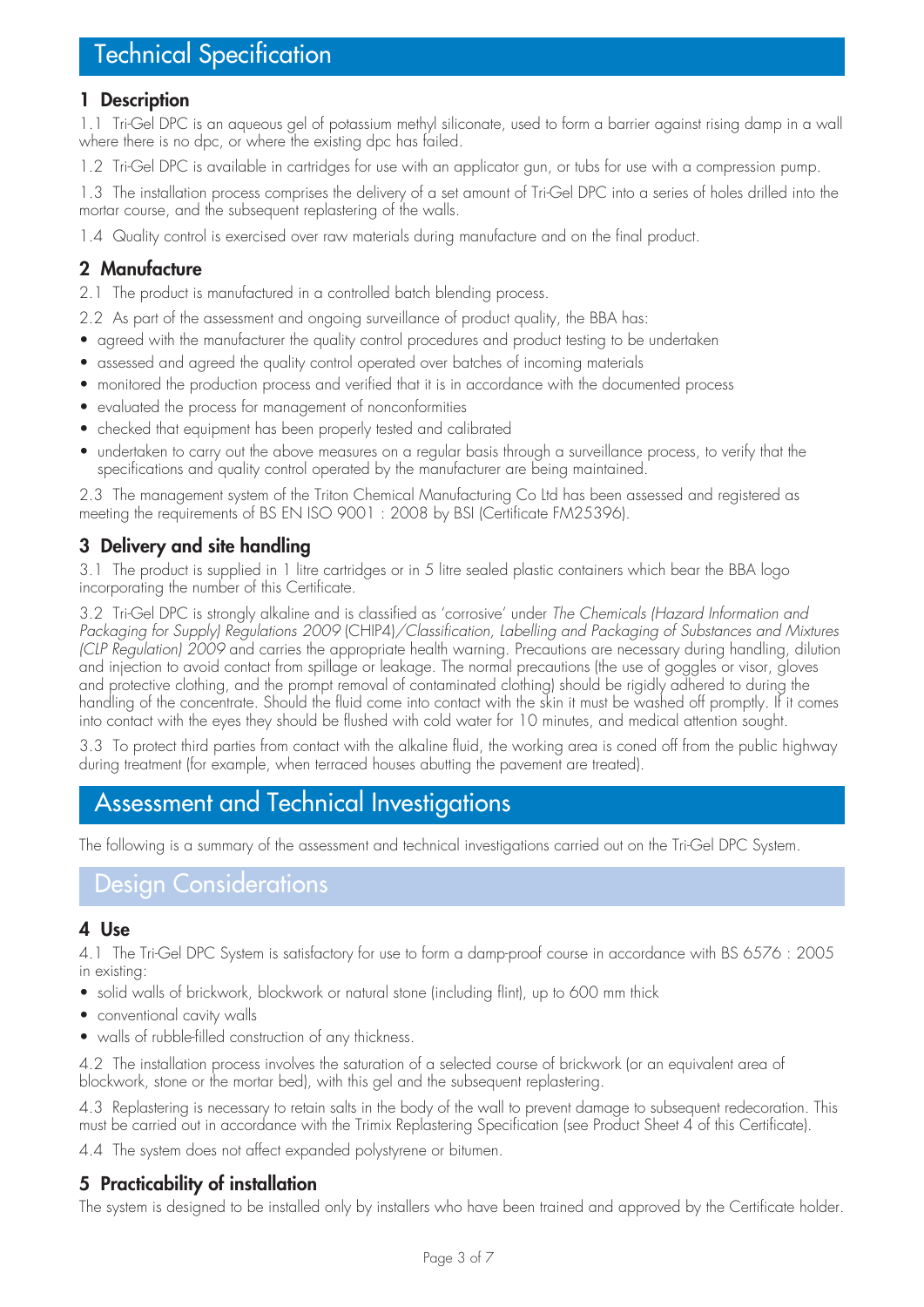## **6 Effectiveness against rising damp**



When installed in the substrates defined in section 4.1, in accordance with BS 6576 : 2005, the system forms an effective barrier against rising damp.

## **7 Odour**

The gel is odourless and does not emit harmful vapours.

# **8 Drying time**

After treatment, a 230 mm thick solid brick wall previously affected by rising damp should normally dry in 6 to 12 months provided normal heating is used during the winter months. A thicker wall may take longer. Where hygroscopic salts are present, the wall may not dry completely but the replastering system will prevent damage to internal decorations.

## **9 Maintenance**

The system does not require maintenance.

# **10 Durability**



# **Installation**

### **11 General**

11.1 Installation of the Tri-Gel DPC System is carried out by the Certificate holder's approved contractors in accordance with BS 6576 : 2005 and The Property Care Association *Code of Practice for the Installation of Remedial Damp-proof Courses in Masonry Walls*.

11.2 Replastering is necessary to prevent damage to subsequent redecoration. To avoid split responsibility, this should be conducted by the approved contractor or its approved agent.

11.3 The original survey may have identified other possible causes of dampness, and measures to rectify these must be taken as necessary.

### **12 Precautions**

The gel is water-based and does not present a flammability hazard.

# **13 Timber floor — inspection, preparation and repair**

13.1 Where a suspended timber floor is independently supported on sleeper walls, with an effective dpc and showing no signs of dampness, these need not be treated (see Figure 1).



13.2 Where a suspended timber floor is supported on joists and/or a wall plate bearing on or embedded in the wall, there is a possibility of decay, particularly where concealed timbers are in contact with the damp wall. The condition of these timbers should be ascertained and remedial action taken if necessary (see Figure 2).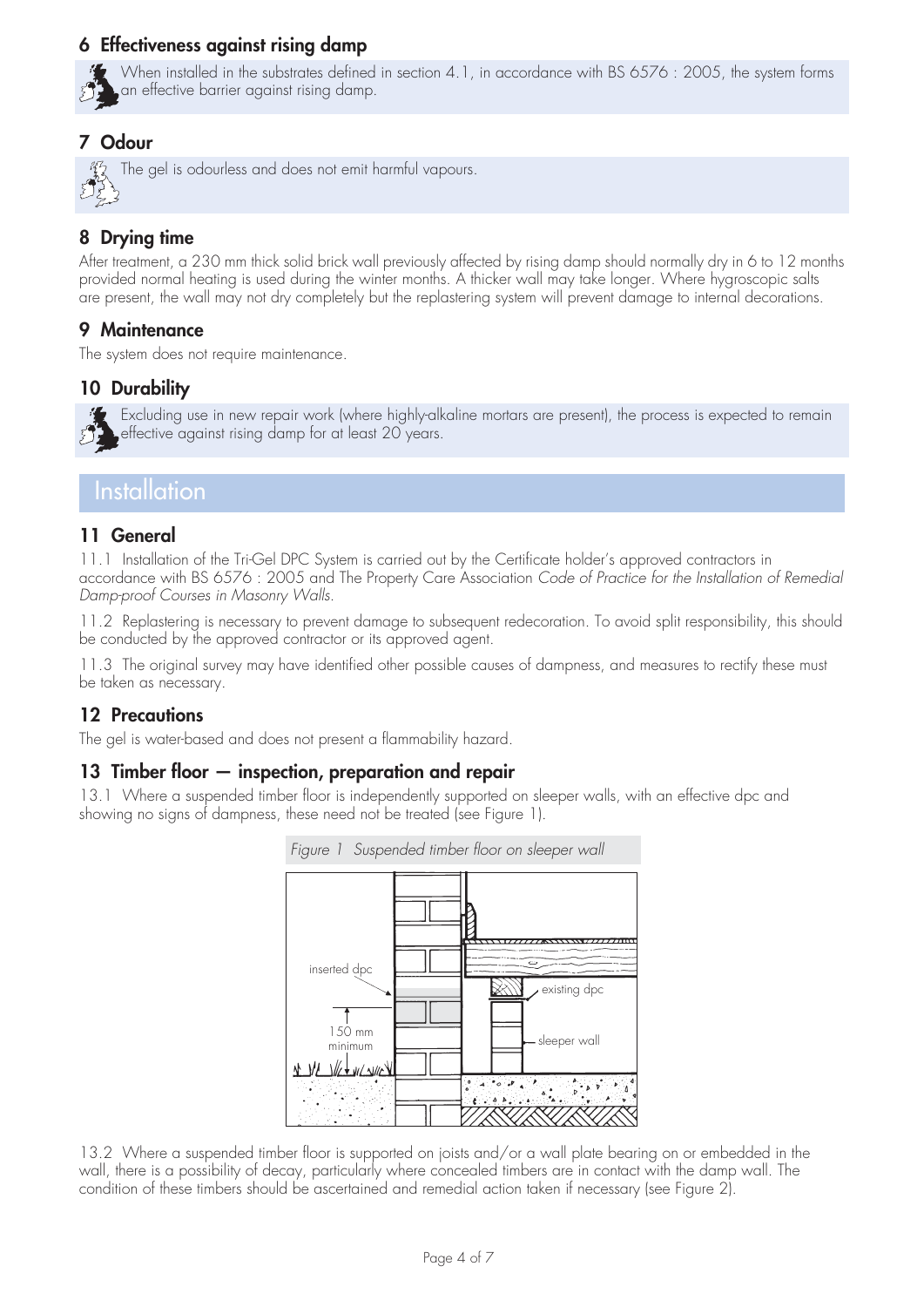*Figure 2 Check embedded timber for decay*



13.3 If damage is limited to the joist ends, the floors may be re-formed, using sleeper walls or joist-hangers, to isolate the timbers from the damp wall (see Figure 3).



13.4 If the timbers are sound, the existing floor may be retained provided the injected dpc is formed below the timber joists and/or wall plate (see Figure 4).

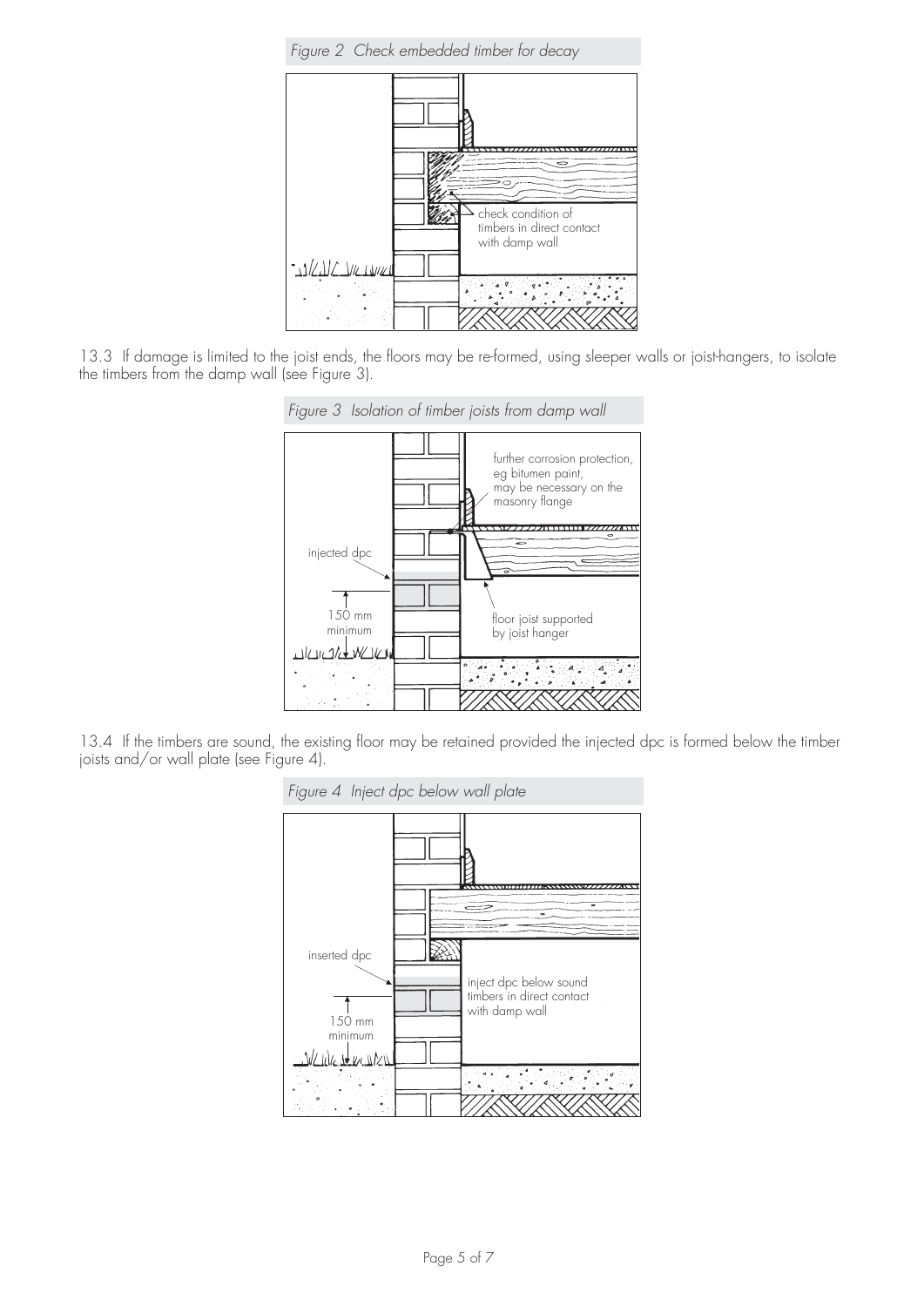# **14 Preparation**

14.1 The course to be injected is chosen so that the position of the horizontal dpc complies, as far as is practicable, with the recommendations of BS 6576 : 2005, clause 8.3 (see section 11.1 of this Certificate).

14.2 Internal walls on solid floors are treated as close to the floor as possible.

14.3 Complementary vertical dpc's are positioned, where necessary, to isolate treated walls from the effects of rising damp in adjoining walls or to maintain continuity between horizontal dpc's at different levels.

14.4 Internal plastering which may be affected by hygroscopic salts is removed from the area to be treated to a height of 450 mm above the maximum level of the rising damp. Internal skirtings and flooring are also removed, as necessary, to expose the area for treatment. Externally, the proposed dpc line is exposed, where necessary, by removing any facing material.

#### **15 Procedure**

15.1 Holes 12 mm in diameter are drilled horizontally at the perpend joint / mortar bed junction at 100 mm to 120 mm centres into the selected mortar course.

15.2 Solid walls should be drilled to within 20 mm to 40 mm of the far face of the wall being treated. Treatment can be carried out from one or both sides of the wall as appropriate and convenient.

15.3 Cavity walls are normally treated from both sides. Advice should be sought from the Certificate holder regarding treatment from one side only.

15.4 When dry substrates are to be treated, the drilled holes are be thoroughly flushed with clean water, which is allowed to soak in before applying the Tri-Gel DPC in the normal manner (see sections 15.5 to 15.7).

15.5 If using Tri-Gel DPC cartridge, the cartridge is loaded with its reusable nozzle into a skeleton applicator gun and the nozzle end is placed two-thirds of the way into the injection hole. The trigger is squeezed and the nozzle withdrawn whilst backfilling the hole to within 10 mm to 20 mm of the front face of the wall. The holes are capped with a plug of sand/cement mortar incorporating Trimix 1 Replastering Additive (see Product Sheet 4) or with DPC wall plugs. Spillages should be washed away with water before they dry.

15.6 If using Tri-Gel DPC tub, the contents of the tub are thoroughly stirred before being transferred to the compression pump using a large bore funnel, as necessary. The pump is pressurised, the nozzle inserted into the injection hole and the procedure followed as for cartridge injection (see section 15.5).

15.7 Typical usage rates are detailed in Table 1.

| Table 1 Usage rates |              |             |  |  |
|---------------------|--------------|-------------|--|--|
| Wall thickness      | Litres/ $5m$ | Litres/10 m |  |  |
| $115$ mm            | 0.5          |             |  |  |
| 230 mm              |              |             |  |  |
| 345 mm              | 1.5          | 3           |  |  |
| $460$ mm            | 2 O          |             |  |  |

# Technical Investigations

#### **16 Tests**

Tests were carried out and the results assessed to determine:

- effectiveness against rising damp
- substantivity of injection method
- total solids
- specific gravity.

#### **17 Investigations**

17.1 The manufacturing process was evaluated, and the raw material specifications, formulations and quality control procedures were established.

- 17.2 A reassessment was made of existing data on the system's effectiveness against rising damp.
- 17.3 Details were obtained of the criteria used by the Certificate holder in appointing approved contractors.
- 17.4 User surveys of treated properties were conducted.
- 17.5 The methods of application and durability of the products were assessed
- 17.6 Assessments were made of the treatment of existing walls of rubble-filled and flint construction.
- 17.7 Assessments were made of the presence of odour.